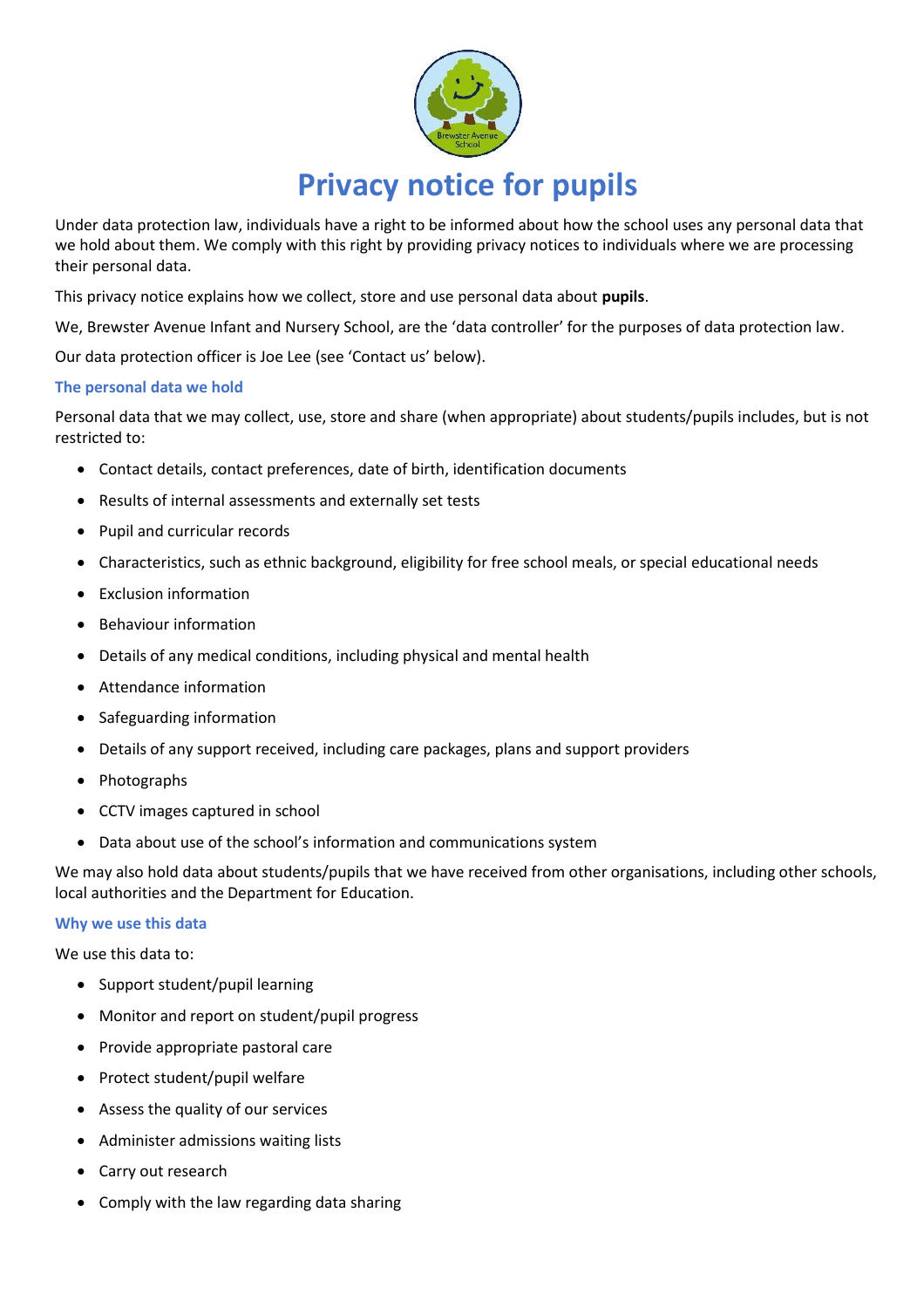### **Our legal basis for using this data**

We only collect and use pupils' personal data when the law allows us to. Most commonly, we process it where:

- We need to comply with a legal obligation
- We need it to perform an official task in the public interest

Less commonly, we may also process pupils' personal data in situations where:

- We have obtained consent to use it in a certain way
- We need to protect the individual's vital interests (or someone else's interests)

Where we have obtained consent to use pupils' personal data, this consent can be withdrawn at any time. We will make this clear when we ask for consent, and explain how consent can be withdrawn.

Some of the reasons listed above for collecting and using pupils' personal data overlap, and there may be several grounds which justify our use of this data.

#### **Collecting this information**

While the majority of information we collect about pupils is mandatory, there is some information that can be provided voluntarily.

Whenever we seek to collect information from you or your child, we make it clear whether providing it is mandatory or optional. If it is mandatory, we will explain the possible consequences of not complying.

#### **How we store this data**

We keep personal information about students/pupils while they are attending our school. We may also keep it beyond their attendance at our school if this is necessary in order to comply with our legal obligations. We keep personal data according to the Retention Schedule set out in the Information and Record Management Society's Toolkit for Schools. This can be found [here.](http://irms.org.uk/?page=schoolstoolkit&terms=%22toolkit+and+schools%22)

#### **Data sharing**

We do not share information about pupils with any third party without consent unless the law and our policies allow us to do so.

Where it is legally required, or necessary (and it complies with data protection law) we may share personal information about pupils with:

- Our local authority to meet our legal obligations to share certain information with it, such as safeguarding concerns and exclusions
- The Department for Education to meet our legal obligations to share certain information with it.
- The pupil's family and representatives to provide regular reports on the pupil's progress and to ensure the pupil's safety whilst at school
- Educators and examining bodies to meet our legal obligations and allow the pupil to be entered for assessments
- Ofsted to meet our legal obligations
- Suppliers and service providers to enable them to provide the service we have contracted them for
- Survey and research organisations to help us fulfil our public task
- Health authorities to meet our legal obligation to keep our pupil's safe
- Health and social welfare organisations to meet our legal obligation and to protect the pupils
- Professional advisers and consultants to help us fulfil our public task
- Charities and voluntary organisations to help us fulfil our public task and to protect the pupils
- Police forces, courts, tribunals to meet our legal obligations to share information with them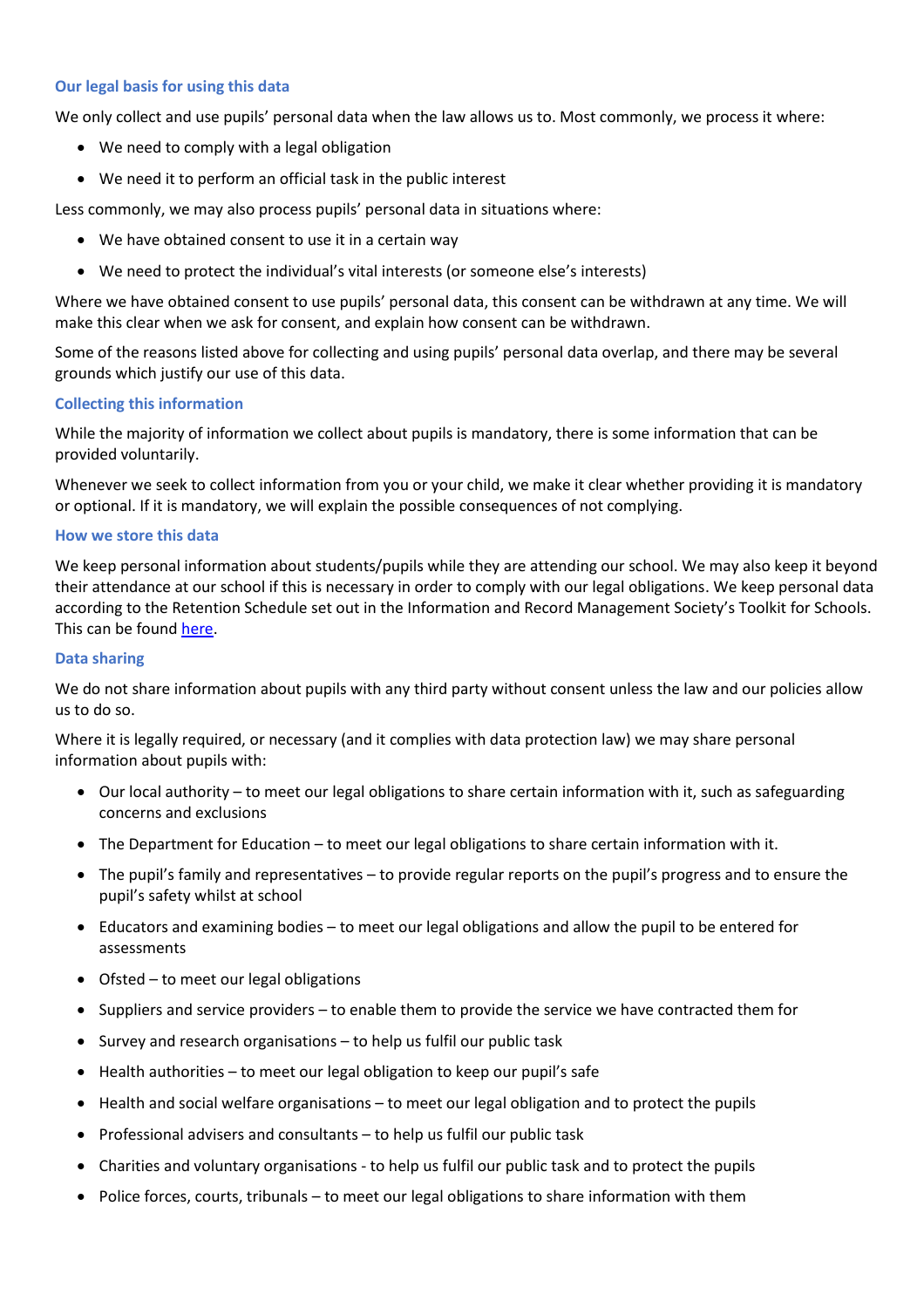## **Transferring data internationally**

Where we transfer personal data to a country or territory outside the European Economic Area, we will do so in accordance with data protection law.

## **National Pupil Database**

We are required to provide information about pupils to the Department for Education as part of statutory data collections such as the school census and early years' census.

Some of this information is then stored in the [National Pupil Database](https://www.gov.uk/government/publications/national-pupil-database-user-guide-and-supporting-information) (NPD), which is owned and managed by the Department for Education and provides evidence on school performance to inform research.

The database is held electronically so it can easily be turned into statistics. The information is securely collected from a range of sources including schools, local authorities and exam boards.

The Department for Education may share information from the NPD with other organisations which promote children's education or wellbeing in England. Such organisations must agree to strict terms and conditions about how they will use the data.

For more information, see the Department's webpage on [how it collects and shares research data.](https://www.gov.uk/data-protection-how-we-collect-and-share-research-data)

You can als[o contact the Department for Education](https://www.gov.uk/contact-dfe) with any further questions about the NPD.

# **Parents and pupils' rights regarding personal data**

Individuals have a right to make a **'subject access request'** to gain access to personal information that the school holds about them.

Parents/carers can make a request with respect to their child's data where the child is not considered mature enough to understand their rights over their own data (usually under the age of 12), or where the child has provided consent.

Parents also have the right to make a subject access request with respect to any personal data the school holds about them.

If you make a subject access request, and if we do hold information about you or your child, we will:

- Give you a description of it
- Tell you why we are holding and processing it, and how long we will keep it for
- Explain where we got it from, if not from you or your child
- Tell you who it has been, or will be, shared with
- Let you know whether any automated decision-making is being applied to the data, and any consequences of this
- Give you a copy of the information in an intelligible form

Individuals also have the right for their personal information to be transmitted electronically to another organisation in certain circumstances.

Parents/carers also have a legal right to access to their child's **educational record**. To request access, please contact the Headteacher.

### **Other rights**

Under data protection law, individuals have certain rights regarding how their personal data is used and kept safe, including the right to:

- Object to the use of personal data if it would cause, or is causing, damage or distress
- Prevent it being used to send direct marketing
- Object to decisions being taken by automated means (by a computer or machine, rather than by a person)
- In certain circumstances, have inaccurate personal data corrected, deleted or destroyed, or restrict processing
- Claim compensation for damages caused by a breach of the data protection regulations